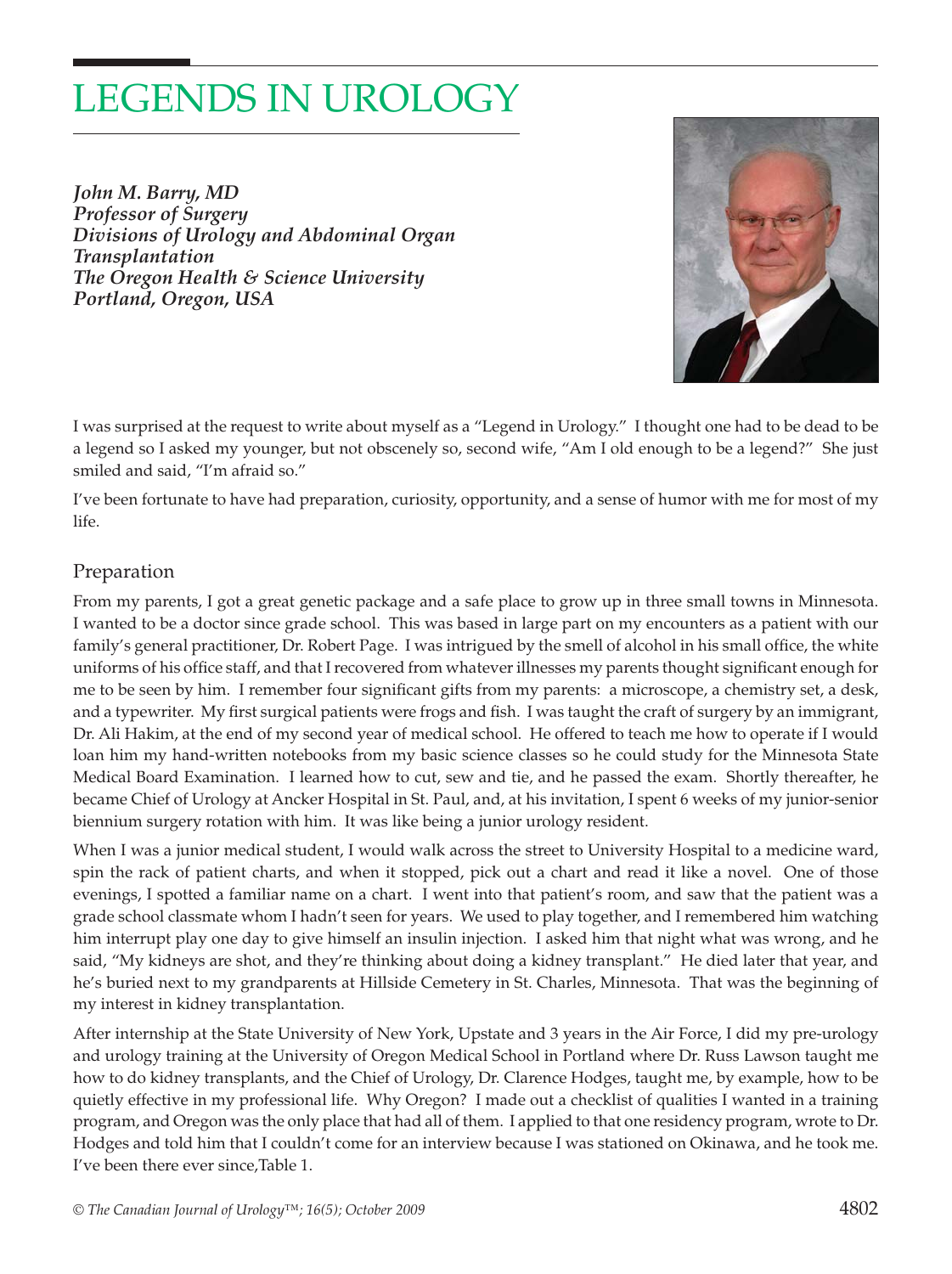## TABLE 1. **My life**

| Year | Event                                    | <b>Historical reference</b>               |
|------|------------------------------------------|-------------------------------------------|
| 1940 | Born                                     | Battle of Britain                         |
| 1958 | Graduated from high school               | First US satellite launched               |
| 1965 | MD                                       | First space walk (Edward Higgins)         |
| 1966 | Entered U.S. Air Force                   | Caesars Palace opens in Las Vegas         |
| 1969 | Started residency                        | Neil Armstrong walks on the moon          |
| 1973 | Joined faculty at Oregon                 | OPEC oil embargo                          |
| 1976 | Appointed director of transplant program | Viking 1 lands on Mars                    |
| 1979 | Acting Chief of Urology                  | Saddam Hussein becomes President of Iraq  |
| 1980 | Chief of Urology                         | US Olympic hockey team beats Russian team |
| 2008 | Step down as Chief of Urology            | U.S. economy begins to slump              |
|      |                                          |                                           |

# Curiosity

I've been plagued by it. Here's an example. While on family drives from home to destinations, I'd look down an unfamiliar road and say, "I wonder where that goes…" There would be a chorus from the little Barry's in the back seat saying, "Not today, Dad, not today."

Some of the general urology ideas have made it into print, Table 2, and so have some of the transplant ideas, Table 3. Nearly all of them had groundwork laid by others, and some were simply products of clinical circumstances. Probably the only one that will be remembered is nocturnal penile testing with stamps. This was a fun project that Dr. Bruce Blank and Dr. Mike Boileau worked on with me when they were residents. That idea even made it into Playboy Magazine. Several of my line drawings have made it into print as illustrations for articles and chapters I've written over the years, and I've had fun designing neckties and cuff links for urology organizations such as The Oregon Urological Alumni Association, The Society for the Prevention of Cruelty to the Prostate, the Northwest Urological Society, the Western Section of the AUA, the Journal of Urology, and the Board of Directors of the AUA.

| Year/reference    | Idea                                                                       |  |  |
|-------------------|----------------------------------------------------------------------------|--|--|
| $1976^1$          | Corpus cavernosum to dorsal vein of penis shunt for priapism               |  |  |
| 1979 <sup>2</sup> | Penoscrotal approach for placement of penile prosthesis                    |  |  |
| 1979*             | Nephrostent concept (manufactured 1983)                                    |  |  |
| 1980 <sup>3</sup> | Nocturnal penile tumescence testing with stamps                            |  |  |
| 19814             | Preoperative determination of inflatable penile prosthesis cylinder length |  |  |
| 1981 <sup>5</sup> | Actuarial method applied to time-related events in urologic surgery        |  |  |
| 1982 <sup>6</sup> | Cut-to-the-light for obliterated membranous urethra                        |  |  |
| 19847             | Prediction of semi-rigid penile prosthesis diameter from saline erection   |  |  |
|                   | *Manufactured, not published as manuscript                                 |  |  |

# TABLE 2. **Some general urology ideas**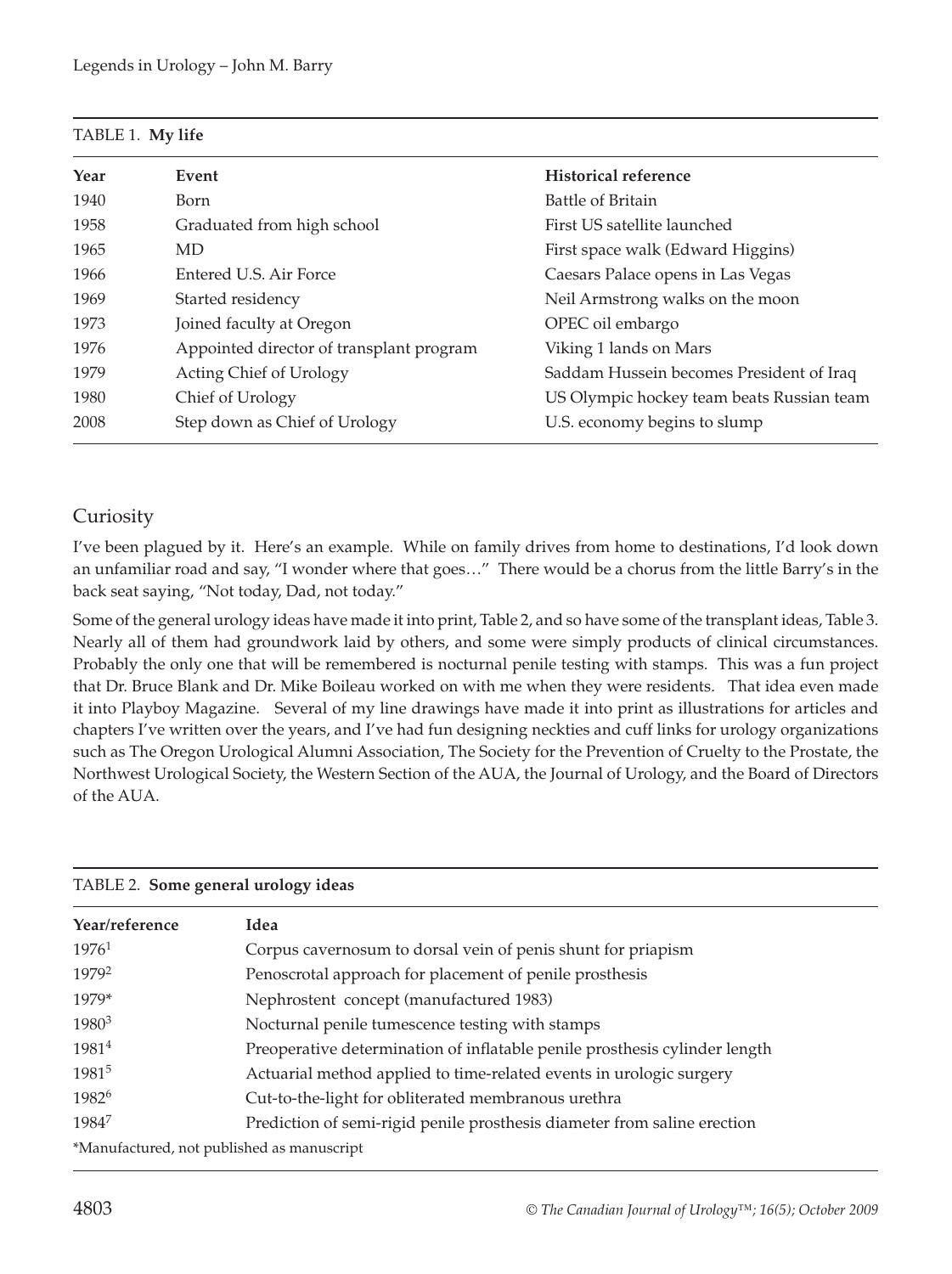| Year/reference         | Idea                                                                      |
|------------------------|---------------------------------------------------------------------------|
| 19738                  | Cadaver kidney transplant ureteroneocystostomy with double ureters        |
| 1978, 91988, 10 199511 | Methods to extend the right renal vein in cadaver kidney transplantation  |
| 1982 <sup>12</sup>     | Community urologists and general surgeons to do cadaver kidney retrievals |
| 198213                 | Percutaneous antegrade transluminal ureteroplasty for ureteral stenosis   |
| 1982 <sup>14</sup>     | Triangulation method to preserve spermatic cord                           |
| 198315                 | Human kidney preservation beyond 48 hours with simple cold storage        |
| 198316                 | Unstented parallel incision extravesical ureteroneocystostomy             |
|                        |                                                                           |

## TABLE 3. **Some kidney transplant ideas**

# **Opportunity**

My first job as a urologist was to be Urology Section Chief at the Portland Veterans Affairs Hospital and the number two surgeon on the Renal Transplant Service at University Hospital. Three years later, I became Director of Renal Transplantation, director of the organ procurement program, and Director of the Histocompatiblity Testing Laboratory when Dr. Lawson left Oregon to become Chair of Urology at the Medical College of Wisconsin. In 1979, Dr. Hodges retired, and I was appointed Acting Chief of Urology. A few months later, I became Professor of Surgery and Chief of Urology at the University of Oregon Medical School after suffering through the search process that included several very well qualified candidates.

A great benefit of my career has been the opportunity to be in the company of, and to work with, some of the best minds in urology, Table 4. While he was still fit, Frank Hinman, Jr. and I put together a talk entitled, "The Society for the Prevention of Cruelty to the Prostate" which has ten requirements for membership, a secret handshake, the necktie mentioned above, and a watch. I update it from time to time when there's new knowledge. One interesting project was the development of a kidney transplant program in Riyadh 28 years ago.

| Year                                                                       | Opportunity/organization                             |  |
|----------------------------------------------------------------------------|------------------------------------------------------|--|
| 1982                                                                       | <b>AUA/ABU</b> Joint Examination Committee           |  |
| 1983                                                                       | Western Urologic Forum                               |  |
| 1983                                                                       | Moderator, Western Section AUA Round Table           |  |
| 1986                                                                       | <b>ABU Examiner</b>                                  |  |
| 1989                                                                       | American Association of Genitourinary Surgeons       |  |
| 1992                                                                       | "Renal Transplantation" in Campbell's Urology        |  |
| 1995                                                                       | Secretary, Western Section AUA (President 2001-2002) |  |
| 1996                                                                       | Trustee, ABU (President 2001-2002)                   |  |
| 1998                                                                       | Clinical Society of Genitourinary Surgeons           |  |
| 2007                                                                       | Executive Committee, AUA (President 2008-2009)       |  |
| $AUA =$ American Urological Association; $ABU =$ American Board of Urology |                                                      |  |

## TABLE 4. Other significant milestones/opportunites